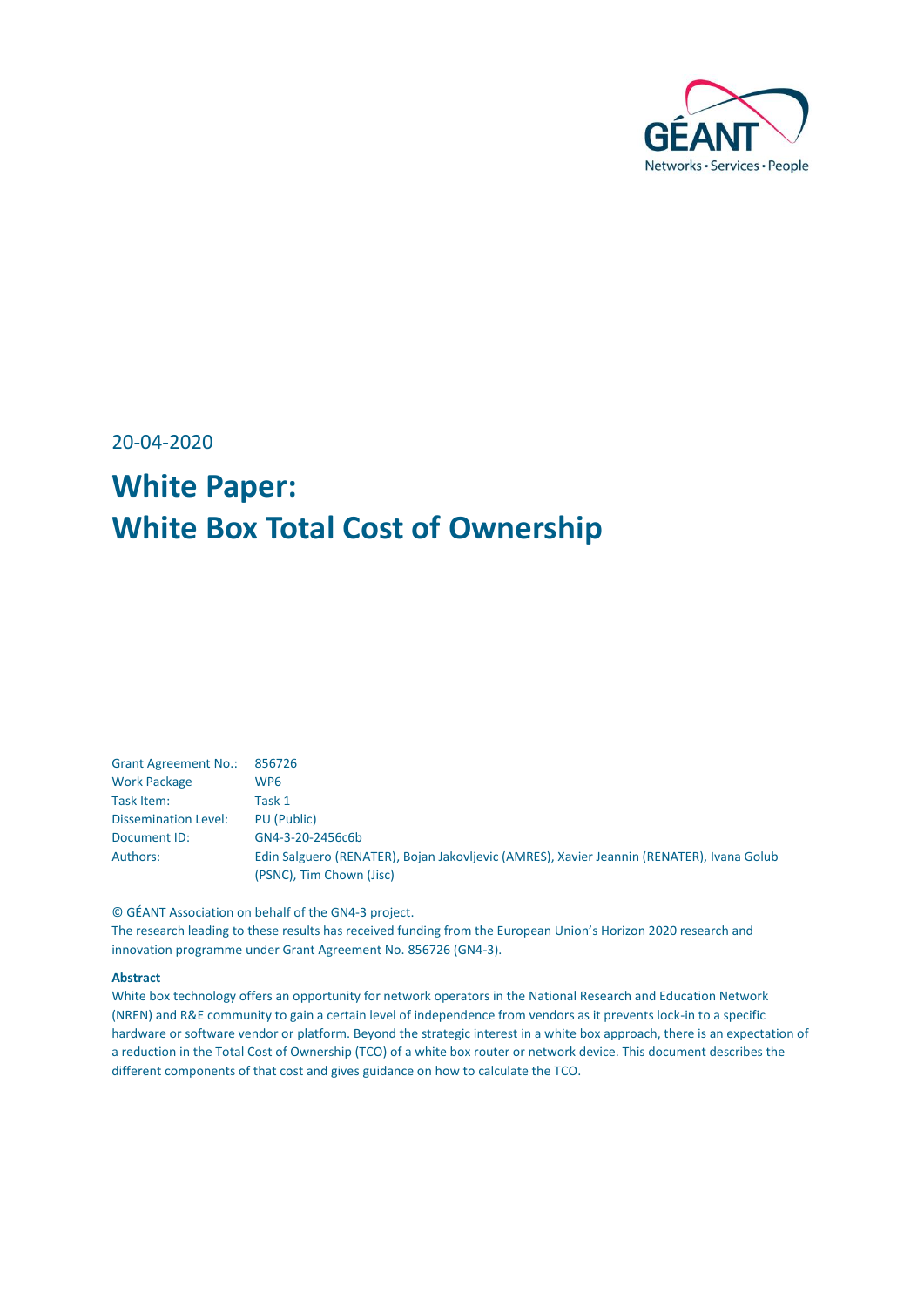

# **Table of Contents**

|                                             | <b>Executive Summary</b> |                                |                                    |    |  |  |
|---------------------------------------------|--------------------------|--------------------------------|------------------------------------|----|--|--|
| $\mathbf{1}$                                | Audience and Objectives  |                                |                                    |    |  |  |
| 2                                           |                          |                                | <b>TCO Calculation Methodology</b> | 3  |  |  |
| 3                                           |                          |                                | Cost Breakdown Analysis            | 4  |  |  |
|                                             | 3.1                      | <b>Calculation Parameters</b>  |                                    |    |  |  |
|                                             | 3.2                      | <b>Cost Detail Description</b> |                                    |    |  |  |
|                                             |                          | 3.2.1                          | Capital Expenditures (CAPEX)       | 6  |  |  |
|                                             |                          | 3.2.2                          | <b>Operating Expenses (OPEX)</b>   | 8  |  |  |
| 4                                           | Conclusion<br>11         |                                |                                    |    |  |  |
| <b>TCO Calculation Tables</b><br>Appendix A |                          |                                |                                    | 12 |  |  |
| References                                  |                          |                                |                                    |    |  |  |
| Glossary                                    |                          |                                |                                    |    |  |  |

## **Table of Tables**

| Table 3.1: Cost components table                        | 5.              |
|---------------------------------------------------------|-----------------|
| Table 3.2: Calculation parameters                       | 6               |
| Table A.1: Router CPE use case TCO comparison – CAPEX   | 12 <sup>°</sup> |
| Table A.2: Router CPE use case TCO comparison - OPEX    | 13.             |
| Table A.3: Router CPE use case - overall TCO comparison | 14              |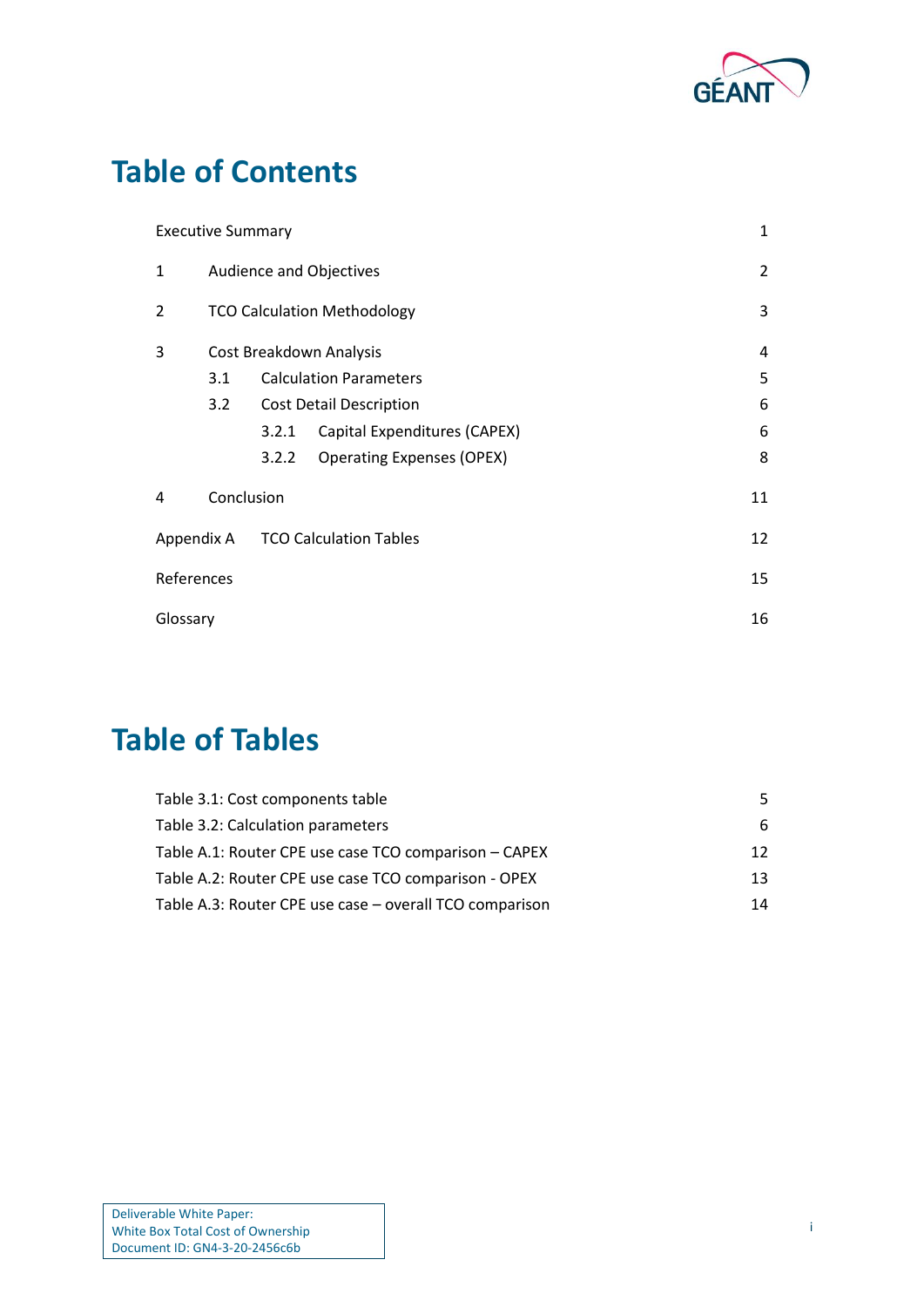

### <span id="page-2-0"></span>**Executive Summary**

Network operators constantly strive to improve their network. In this context, white box technology is an opportunity that is worth exploring. White box networking offers a certain level of independence from vendors as it prevents lock-in to a specific hardware or software vendor. It does so by enabling the user to choose a hardware and software platform separately and configure the device to their specific needs, cherry-picking only those elements that are needed for a given use case. Beyond the strategic interest in a white box approach, there is an expectation of a reduction in the white box router or network device cost, i.e. the Total Cost of Ownership (TCO). This document lists the different components of that cost and gives guidance on how to calculate the TCO. The TCO varies according to the use case (Customer Premises Equipment (CPE), Label Edge Router (LER), etc.). This document is coupled with an Excel spreadsheet [\[TCO\\_Calculator\]](#page-16-1) that helps to make comparisons between several different solutions. An example calculation and comparison is presented in [Appendix A.](#page-13-0)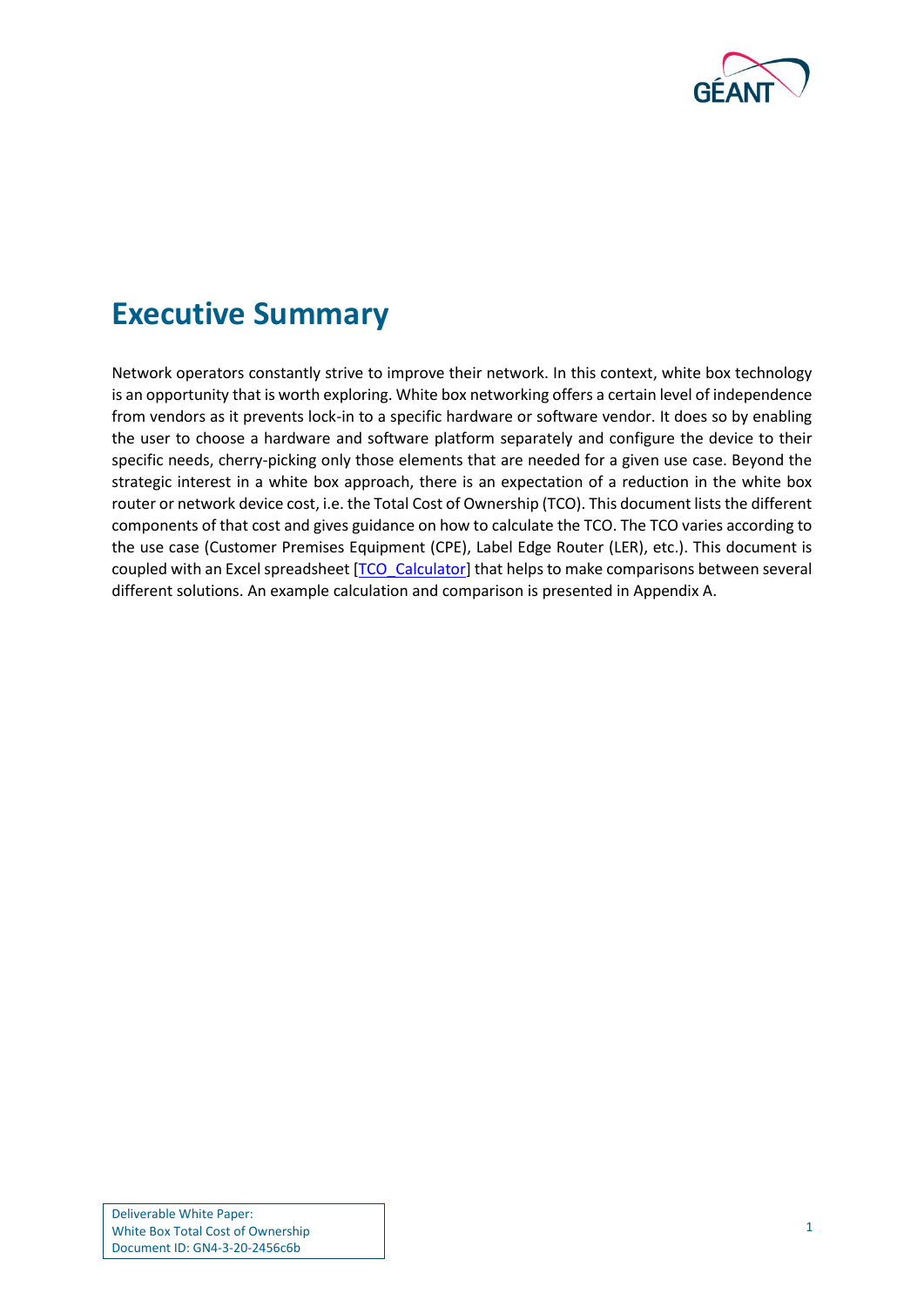

### <span id="page-3-0"></span>**<sup>1</sup> Audience and Objectives**

The intended audience for this document is NRENs and R&E institutions who are considering implementing white box technology. Its objective is to help them identify the components that contribute to the total cost of implementation and to compare those costs with traditional solutions. The comparison depends on the white box usage (use case). The purpose is not to provide analysis for every possible use case, but rather to present ideas and examples of how such a calculation could be done, allowing the reader to adapt it to their own context and use case. Every organisation is different; each one has a specific environment with specific constraints and specific resources. In this context, the aim is to present a possible methodology and examples for calculating white box technology Total Cost of Ownership (TCO) that can be used as a reference to help R&E institutions make decisions about an eventual white box production deployment.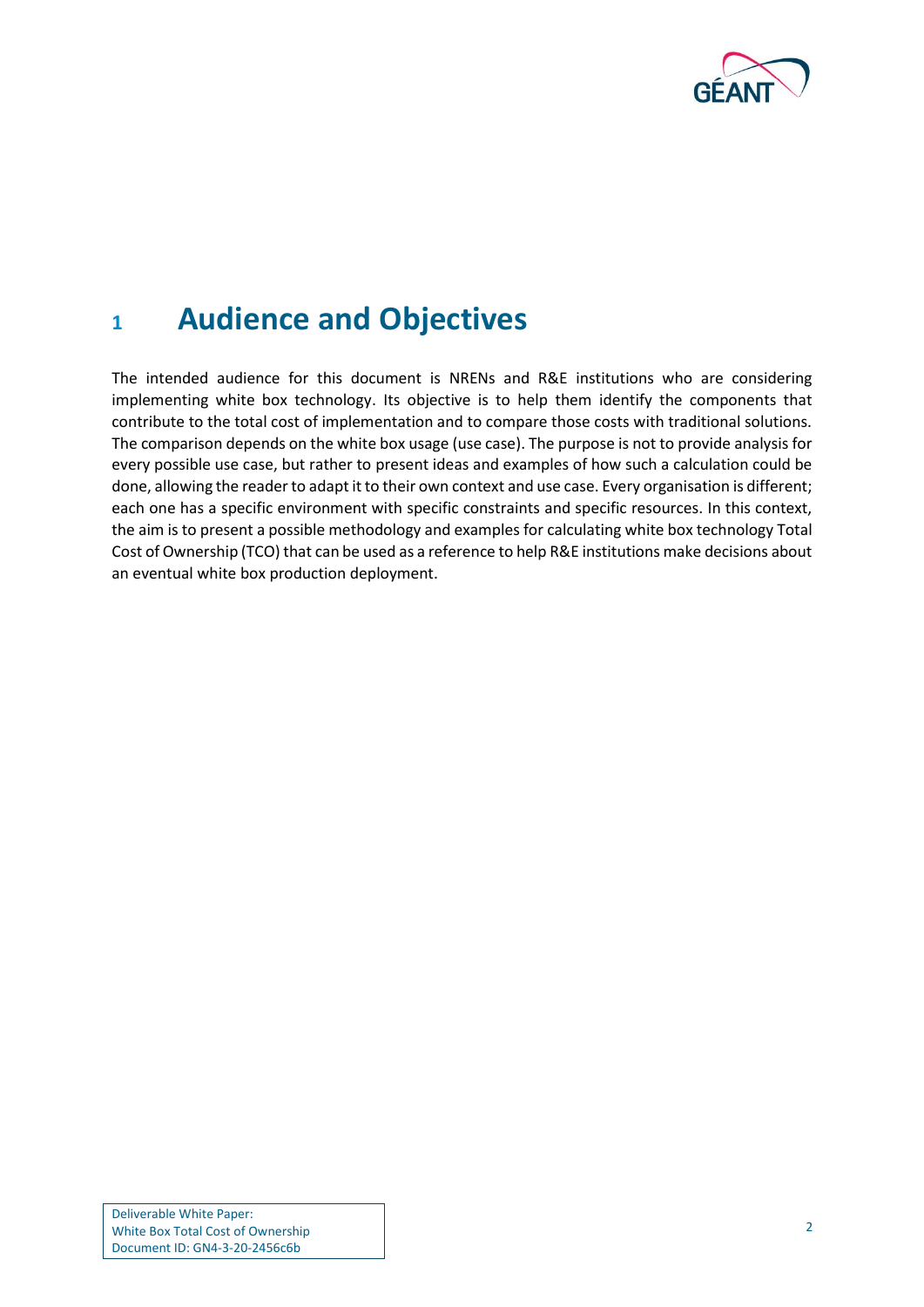

## <span id="page-4-0"></span>**<sup>2</sup> TCO Calculation Methodology**

The principles used to calculate Total Cost of Ownership (TCO) are:

- Identify and describe the components and parameters that influence the cost of white box technology implementation and are required to make the calculation.
- Make a fair comparison that includes equipment with similar capabilities, capacities and performance.
- Software comparisons must accurately consider the features each product provides. If feature gaps exist, the costs of supplementary software from the vendors or third parties must be included for a true comparison.
- In situations where there are no other reliable reference prices for the required equipment and services related to a particular institution, community or country, use vendors' global price lists (GPLs) with standardised discounts as a reference for comparison between different solutions.

In addition to the reference methodology presented here, there are several examples of TCO approaches related to network routers and white boxes that provide different points of view on how to do the calculation, including:

- Cumulus Networks:
	- "The Facts Behind the Myth" blog post on TCO of bare metal vs. traditional networking [\[Cumulus\\_TCO1\]](#page-16-2).
	- *Web-scale vs. Traditional Networking: Total Cost of Ownership Report* [\[Cumulus\\_TCO2\]](#page-16-3).
- Cisco Meraki: "Infographic: Reducing Total Cost of Ownership" blog post on TCO for Cisco Meraki [\[Cisco-Meraki\\_TCO\]](#page-16-4).
- VMware: *VMware TCO Comparison Calculator: Methodology* technical white paper [\[VMware\\_TCO\]](#page-16-5).
- Chabot-Las Positas Community College District: *Information Technology Plan: Total Cost of Ownership* – document examining the industry approach for TCO for IT systems [\[CLPCCD\\_TCO\]](#page-16-6).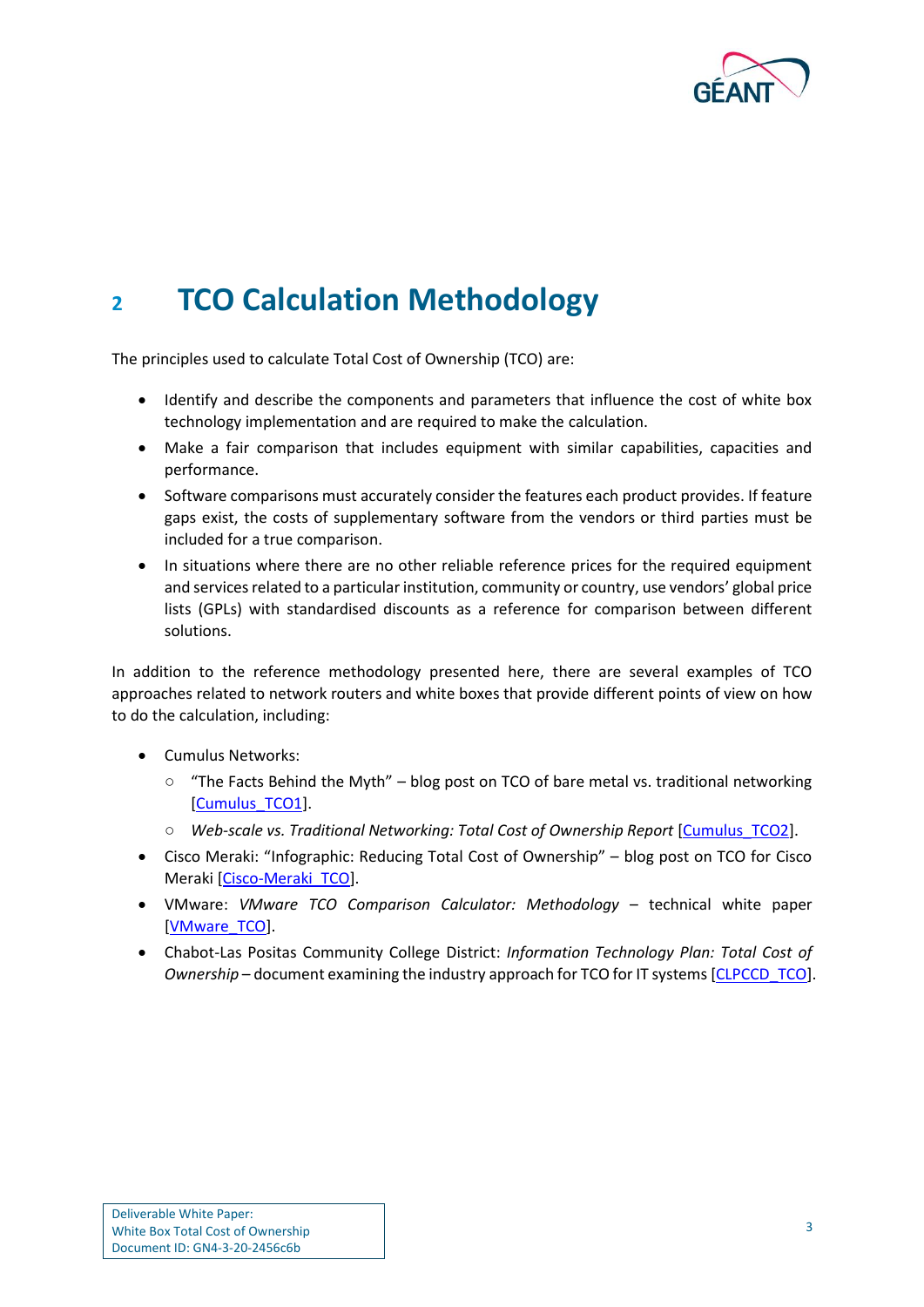

### <span id="page-5-0"></span>**<sup>3</sup> Cost Breakdown Analysis**

The Total Cost of Ownership (TCO) is an estimate of all the direct and indirect costs involved in acquiring and operating a product or system over its lifetime. It is usually calculated as the sum of capital expenditures (CAPEX) and operating expenses (OPEX).

CAPEX and OPEX are well-known concepts in the industry. One definition of these terms can be found at the Investopedia website:

*Capital expenditures, commonly known as CAPEX, are funds used by a company to acquire, upgrade, and maintain physical assets such as property, buildings, an industrial plant, technology, or equipment. CapEx is often used to undertake new projects or investments by the firm. Making capital expenditures on fixed assets can include everything from repairing a roof to building, to purchasing a piece of equipment, to building a brand new factory.* [\[Investopedia\\_CAPEX\]](#page-16-7)

*An operating expense is an expense a business incurs through its normal business operations. Often abbreviated as OPEX, operating expenses include rent, inventory costs, marketing, payroll, insurance, step costs, and funds allocated for research and development.* [\[Investopedia\\_OPEX\]](#page-16-8)

[Table 3.1](#page-6-1) below shows the different cost components considered for white box technology implementation, together with how frequently they occur and their category (CAPEX or OPEX).

| <b>Cost component</b>                                                         | <b>Brief description</b>                                                                                                                 | <b>Occurrence</b>                                      | <b>Category</b> |
|-------------------------------------------------------------------------------|------------------------------------------------------------------------------------------------------------------------------------------|--------------------------------------------------------|-----------------|
| White box equipment                                                           | The server hardware or bare-metal devices.                                                                                               |                                                        | <b>CAPEX</b>    |
| <b>Optical transceivers (Small</b><br><b>Form-factor Pluggables</b><br>(SFPs) | In some cases, they are not included by the<br>hardware seller.                                                                          |                                                        | <b>CAPEX</b>    |
| Hardware maintenance                                                          | Warranty due by the hardware seller. It could<br>be basic or extended.                                                                   | Lifespan $-1$                                          | <b>OPEX</b>     |
| <b>Network Operating System</b><br>(NOS)                                      | White boxes are ready to support any kind of<br>NOS, from free, open source to commercial<br>solutions that are available in the market. |                                                        | <b>CAPEX</b>    |
| <b>NOS maintenance</b>                                                        | NOS support provided by a vendor to the<br>customer.                                                                                     | Lifespan,<br>Lifespan $-1$ ,<br>depends on<br>the case | <b>OPEX</b>     |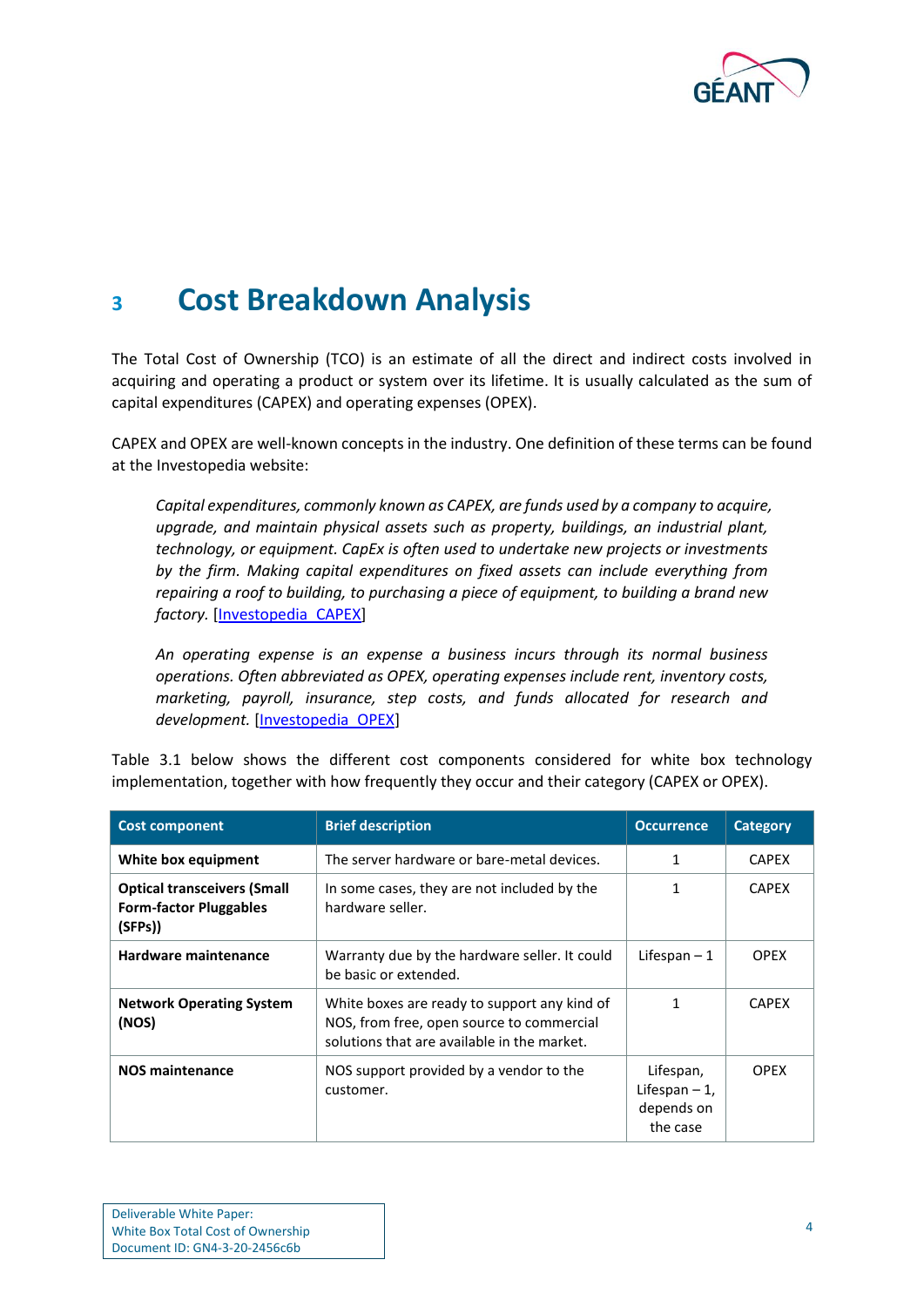

| <b>Cost component</b>                                        | <b>Brief description</b>                                                                                                                                                                       | <b>Occurrence</b>      | <b>Category</b>                   |
|--------------------------------------------------------------|------------------------------------------------------------------------------------------------------------------------------------------------------------------------------------------------|------------------------|-----------------------------------|
| <b>Virtual environment</b><br>licence (hypervisor)(optional) | When running a virtualised environment in a<br>white box server a hypervisor will be<br>necessary. There are free and paid solutions.                                                          | Lifespan               | <b>CAPEX</b><br>or<br><b>OPEX</b> |
| <b>Electrical power and cooling</b><br>consumption           | The equipment power consumption and<br>cooling expenses in the facility.                                                                                                                       | Lifespan               | <b>OPEX</b>                       |
| <b>Operations activities</b>                                 | Manpower involved in operation and<br>maintenance routines for a technology or<br>solution. Everyday operational work.                                                                         | Lifespan               | <b>OPEX</b>                       |
| Hosting rack unit (optional)                                 | For solutions intended for data centres where<br>the price is based on the occupied space per<br>rack unit.                                                                                    | Lifespan               | <b>OPEX</b>                       |
| Onsite troubleshooting /<br>remote support (optional)        | This service could or could not be included<br>when equipment is hosted by a data centre. It<br>represents basic, uncomplicated tasks inside a<br>data centre, such as a remote-hands service. | Lifespan               | <b>OPEX</b>                       |
| <b>System integration (optional)</b>                         | An organisation hires external human<br>resources to install, configure and maintain<br>the equipment.                                                                                         | $\mathbf 1$            | <b>OPEX</b>                       |
| <b>Additional software licences</b><br>(optional)            | Any special licence needed in the device or<br>any additional software to complement the<br>functionality of the main equipment.                                                               | Depends on<br>the case | <b>CAPEX</b>                      |
| <b>Staff training</b>                                        | A new solution or technology might imply<br>staff training.                                                                                                                                    | 1                      | <b>OPEX</b>                       |
| <b>Others</b>                                                | Equipment insurance (equipment<br>damage/theft and replacement costs);<br>procurement; decommissioning (costs<br>associated with the disposal of the old<br>equipment); etc.                   | 1                      | <b>OPEX</b>                       |

<span id="page-6-1"></span>Table 3.1: Cost components table

### <span id="page-6-0"></span>**3.1 Calculation Parameters**

The TCO calculation can vary according to different parameters, for instance, lifespan (hardware A may have a higher price than hardware B, but a longer lifespan, so overall would be cheaper than hardware B). The cost factors may vary from country to country, for instance, the average wage. The average wage is necessary in the "Operations activities" cost calculation. It is therefore important to take these parameters into consideration to make a fair comparison, as shown in [Table 3.2](#page-7-2) below: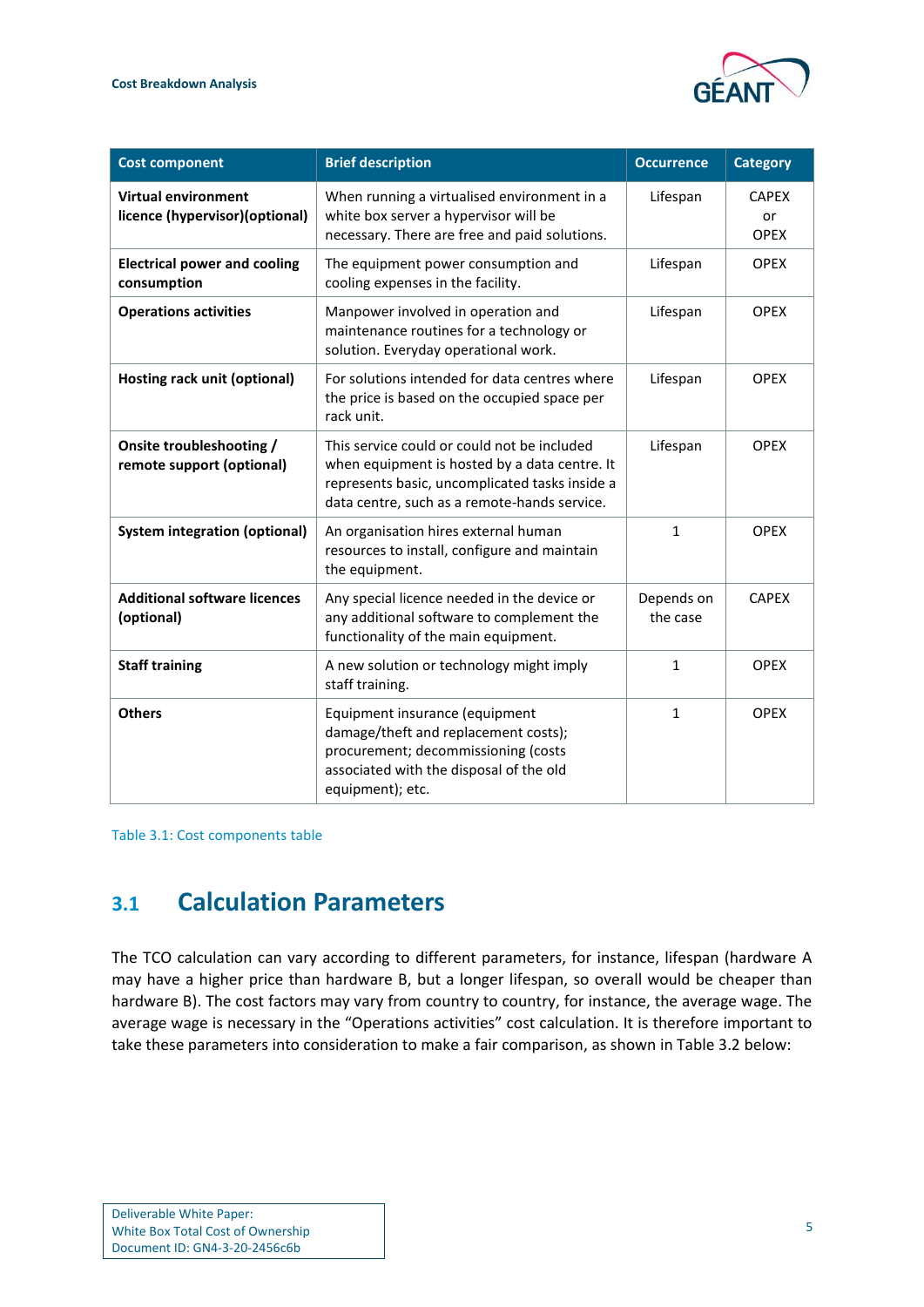

| l Parameter       | <b>Measure</b> | Cost factor scope                               |
|-------------------|----------------|-------------------------------------------------|
| Lifespan duration | Years          | Hardware, hardware maintenance, NOS maintenance |
| Average wage      | Euro/year      | Running operations staff                        |

<span id="page-7-2"></span>Table 3.2: Calculation parameters

### <span id="page-7-0"></span>**3.2 Cost Detail Description**

This section describes in more detail the cost components listed in [Table 3.1.](#page-6-1)

#### <span id="page-7-1"></span>**3.2.1 Capital Expenditures (CAPEX)**

#### *White box equipment*

A white box is a switch/router manufactured from commodity components that allows different Network Operating Systems (NOSs) to be run on the same piece of commodity hardware, decoupling the NOS software from the hardware. In some cases, the white box can be a specifically designed server playing the role of a router, which often implies using a hypervisor. The objective is to achieve more flexibility by providing a greater independence from the hardware and software vendors. In the same way as it is for other network devices, a basic set of interfaces is delivered with the box, but the hardware usually does not include the optical transceivers (e.g. SFP, XFP, SFP+, etc.) for optical interfaces, so these are ordered separately, potentially from the same supplier.

#### *Optical transceivers (SFPs)*

Small Form-factor Pluggable (SFP) network interface modules transform electrical signals to optical and vice versa. In order to communicate using fibre optics for data transmission, the network devices use optical modules directly connected to interface modules. In this way, the interface can support fibre optic transmission for higher bandwidth capacity in the interface. There are many types of optical modules, which differ by form factor and transmission capacity (e.g. SFP, SFP+, QSFP, QSFP28, XFP, OSFP, etc.). These optical modules are sold separately from networking devices.

Many networking equipment vendors require their customers to also use the optical modules from the same vendor, to ensure compatibility and in order to receive appropriate vendor support. In such scenarios, optical module costs can significantly impact the total cost of the solution.

Some vendors' equipment is not compatible with original equipment manufacturer (OEM) optical modules available in the market with significantly lower prices. At the same time, a lot of NRENs and R&E institutions have requested in their tenders that the equipment offered should support OEM optical modules in order to decrease the overall solution cost.

#### *Network Operating System (NOS)*

In the traditional networking model, the vendor's networking hardware comes with a proprietary Network Operating System (NOS) that only works on the vendor's specific hardware. Some traditional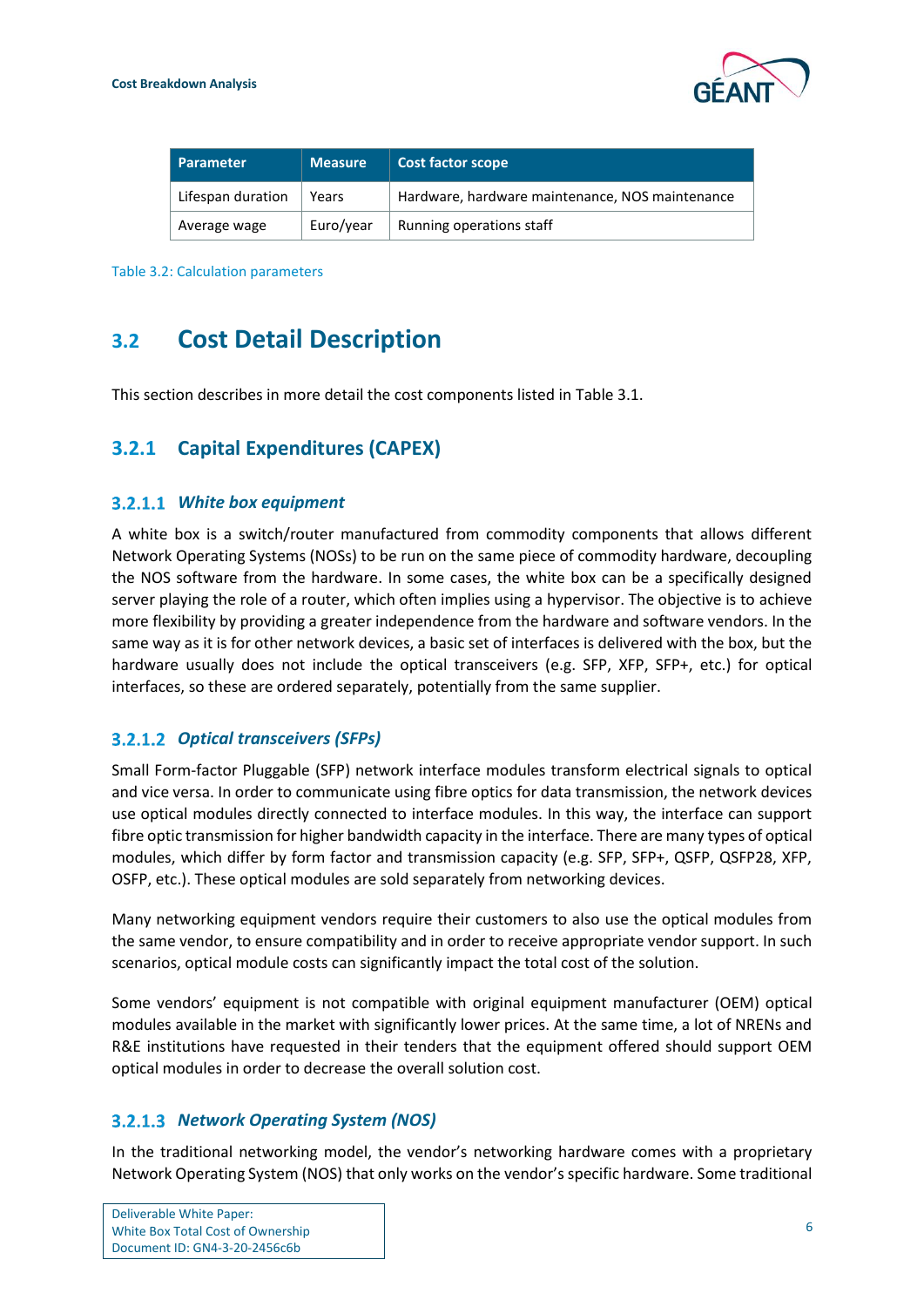

vendors have complex licensing models. They provide many versions of a NOS according to the features required (MPLS, cryptography, etc.) and the cost of this NOS can vary according to the NOS version. Others sell the same full version of a NOS for different types of devices, even when the device does not include all necessary or sufficient hardware to run all features included in the NOS.

Disaggregation (white box technology) decouples hardware and software components and enables customers to mix components from different vendors, open-source projects, etc. Disaggregation potentially allows organisations to drive down costs while increasing flexibility. A white box as a baremetal piece of hardware needs a specific operating system (i.e. NOS) to support its specific hardware (forwarding chipset).

The NOS price is another component that might affect the final cost depending on the chosen solution, from a free NOS to a commodity NOS available in the market. Licensing for a NOS should be considered from two different approaches: features and port bandwidth. For both white box and traditional vendors, if advanced IP features and MPLS are needed the cost may vary significantly between a standard (basic) and advanced licence. A standard licence could have a basic set of features for Layer 2/3 switching and routing. The licence choice depends on the use case (CPE, LER, IX, etc.). The other important factor that affects the licence cost is the bandwidth of the ports (1 Gbps, 10 Gbps, 100 Gbps, etc.), so even among the basic-set licences, there will be some variance in the final price of the licence depending on these factors.

Advanced licences are more related to distribution and core network L2/L3 equipment. Usually, this type of licence is necessary for an MPLS architecture deployment. It provides full support to Layer 3 routing protocols and MPLS features. Their cost is higher compared with the standard licences. As with a standard licence, the bandwidth of the ports will also add some variance to the final costs of the licence.

Given all the variables affecting NOS costs, it is not possible to provide a licence price in this document. However, examples of white box NOS costs, for Cumulus Networks software and Open Compute Network Operating System (OcNOS), are available from [\[Cumulus\\_NOSLicence\]](#page-16-9) and [\[OcNOS\\_Licence\]](#page-16-10) respectively.

#### *Virtual environment licence (hypervisor)*

This cost factor could be considered as CAPEX if paid once at the beginning or OPEX if paid annually. For implementations based on a server, a virtualised environment is necessary in order to run the virtual router (for instance a CPE) and the network virtualisation functions (NFVs) in the white box. In this case, one of the items that should be counted for the overall solution cost is the licence of the hypervisor running in the white box server device. The hypervisor cost in the market varies significantly and depends on the chosen solution (e.g., free Proxmox from KVM, vSphere from VMware, HyperV from Microsoft, etc.).

#### *Additional software licences*

Additional NOS features such as SNMP or telemetry monitoring, NETCONF, NetFlow, IPFIX, APIs, a Corba interface, MPLS features, etc., might result in additional costs for NOS licences. Some of these additional features, for instance, monitoring or management software tools, may require additional licences to support usage of these NOS features. This cost factor should count all additional software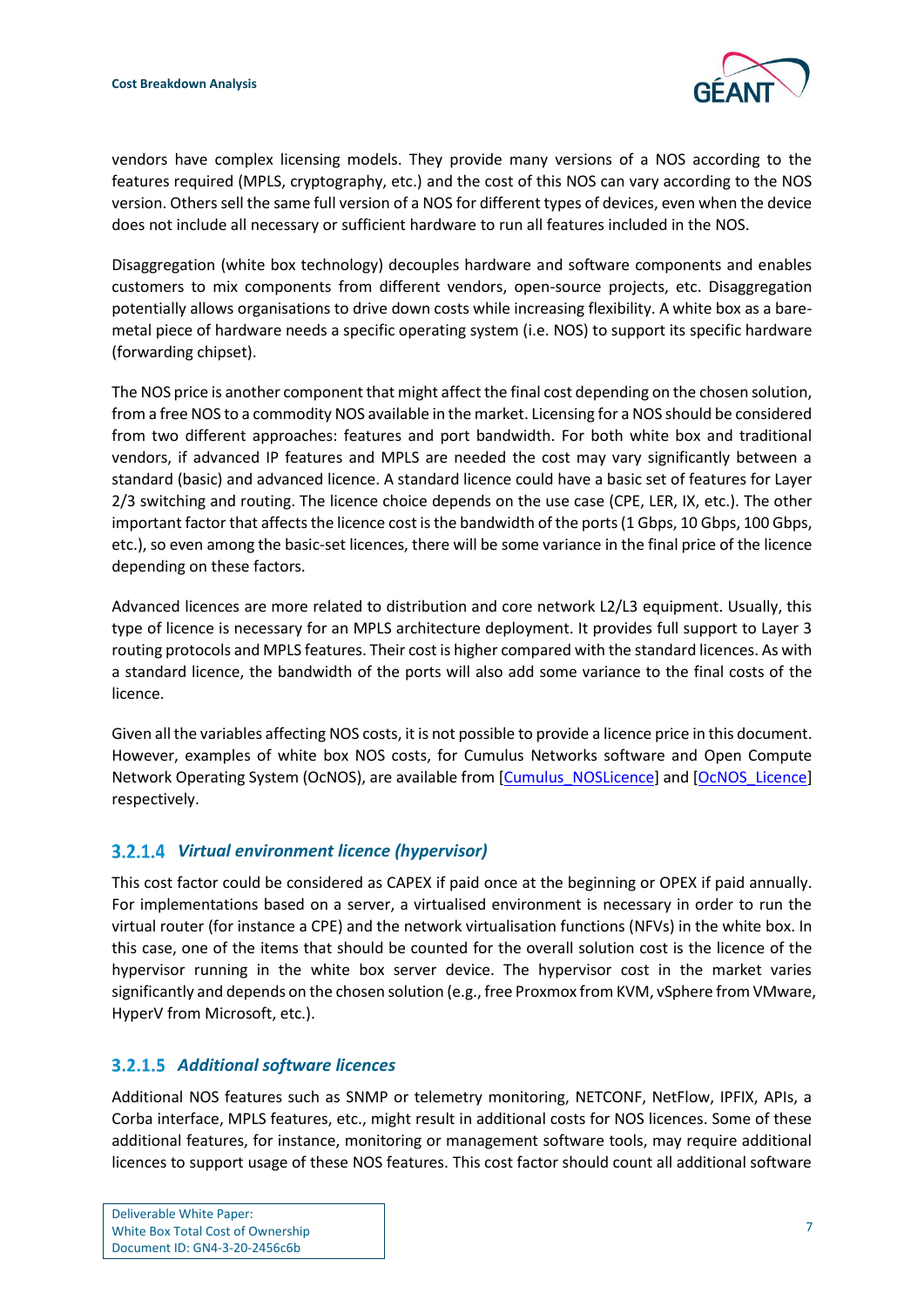

licences beside NOS licences that might be required for a white box networking solution implementation in production environments.

### <span id="page-9-0"></span>**3.2.2 Operating Expenses (OPEX)**

#### *Hardware maintenance*

Usually, when buying equipment, a warranty is guaranteed for an appropriate and specific time period. The maintenance can include Guaranteed Restoration Time agreement with penalties. In the case of white box technology, this could also include firmware upgrade and extended support for different NOS integration.

#### *NOS maintenance*

This category represents the NOS software updates, security patches, new installations in the white box devices, regular requests and problem support, etc. This is the basic lifecycle for any software. In the case of white box technology, this could also include NOS support for new hardware chipsets and platforms.

#### *Electrical power and cooling consumption*

In principle, a white box device is a combination of basic and generic computer hardware, so the power and cooling consumption of a white box device is typically similar to that of a regular computer server or network device with similar capabilities. Information about calculating the average power consumption of a server (which is or could be the closest to a white box) is available at [\[Power\\_consumption\]](#page-16-11); information on the average price of electrical power in Europe ( $€0.2159$  per kWh as at mid 2019) is available at [\[Price\\_consumption\]](#page-16-12).

#### *Operations activities*

This cost component includes the manpower expenses used to keep the devices running and in operation. It is one of the main factors that influence and contribute to the OPEX calculation. It represents the everyday work and tasks performed by the staff (usually the operations and maintenance team) and includes tasks such as device monitoring, device updates, software patching, new configurations, new service instances, etc. In order to obtain the cost of these operations more accurately, the cost can be expressed as the hourly rate (salary of the staff) and the number of devices that can be handled by a single person. Some special solutions might imply a higher hourly rate because more specialised knowledge is required or, in the same way, fewer devices that a single engineer can maintain. This cost factor is highly dependent on the organisation itself, e.g. their processes, workflows, the size of the team of employees, operational practices, the level of knowledge inside the team, etc.

#### *Hosting rack unit*

In colocation hosting, charges are related to the rack unit space occupied by the device. The client owns the equipment, but since they do not have either space or suitable conditions for locating IT or networking equipment in their own facilities, they can lease space and rack at a data centre. The data centre will charge the client based on the number of rack units or entire racks to be occupied by the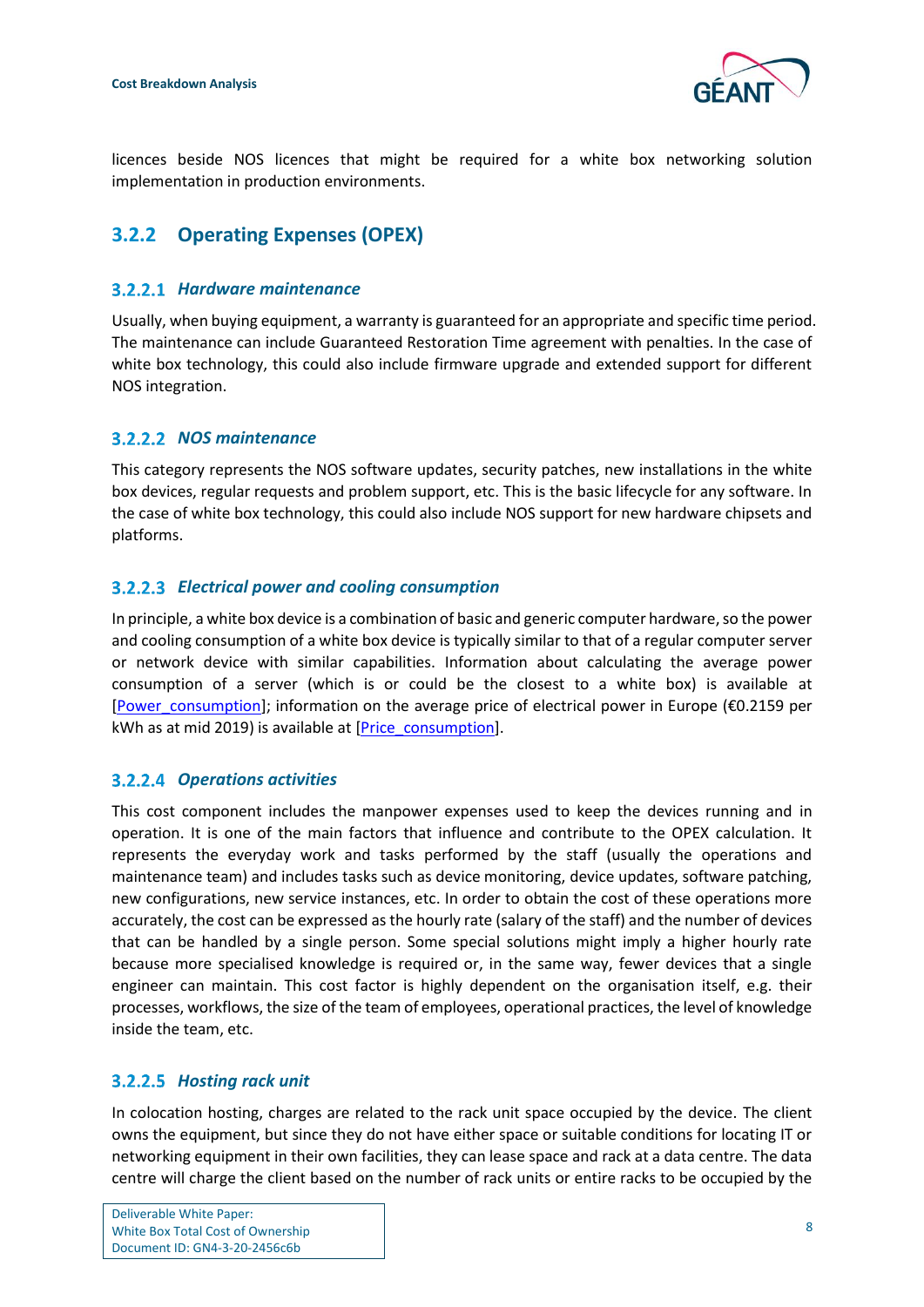

client's equipment. This price includes the electrical power consumption, cooling, rack spacing, uninterruptible power supply (UPS), automatic fire detection and suppression systems, etc.

This cost factor is optional and it depends on the business model chosen by NRENs. For equipment hosting, some NRENs use the ICT rooms or data centres of their member institutions without any operational fees for equipment hosting. In contrast, some NRENs use professional colocation hosting services inside commercial data centres and in these situations, the hosting factor should be a part of TCO calculations.

Information on indicative prices of colocation in a data centre can be found at [Colocation price1] and [\[Colocation\\_price2\]](#page-16-14).

#### *Onsite troubleshooting / remote support*

For solutions intended in the cloud, having technical support onsite could be crucial. This service grants an intervention service onsite for routine and easy maintenance tasks, such as hardware maintenance, hardware restart or power-off, monitoring, cleaning, patching. Usually, such services are charged based on the hours of support.

#### *System integration*

In some circumstances, an organisation might engage an external company, such as a service integrator, to install, configure and maintain a technology on their behalf. After the project has been completed, the organisation might take over the operation and maintenance of the solution, but could also extend the initial arrangements by which operation and maintenance is undertaken by these external partners. This is an optional cost factor that is dependent on an NREN's or R&E institution's business model, and if it exists, it should be included in the TCO calculation.

#### *Staff training*

When a new type of solution or technology is introduced in a production network, the companies typically need to provide training for their operational staff. The training has a cost based on the type and number of employees, and it is dependent on the vendor of the solution. For this reason, the cost might vary between different technologies in the market. Also, it depends on the size of the team of employees, operational practices, the level of knowledge inside the team, the number of staff who assist with training, etc.

Information about the average cost of training is available from [\[Training\\_cost1\]](#page-16-15) and [\[Training\\_cost2\]](#page-16-16).

#### *Others costs*

In addition to the previously mentioned cost components, there are also other operating expense factors that influence TCO calculation. Generally, these factors have the same impact on the TCO of equipment no matter which technology is involved. If they exist, they should also be included in the TCO calculation. They might include:

- Equipment insurance (equipment damage/theft and replacement costs).
- Procurement (tender publication and response analysis, feature validation, etc.).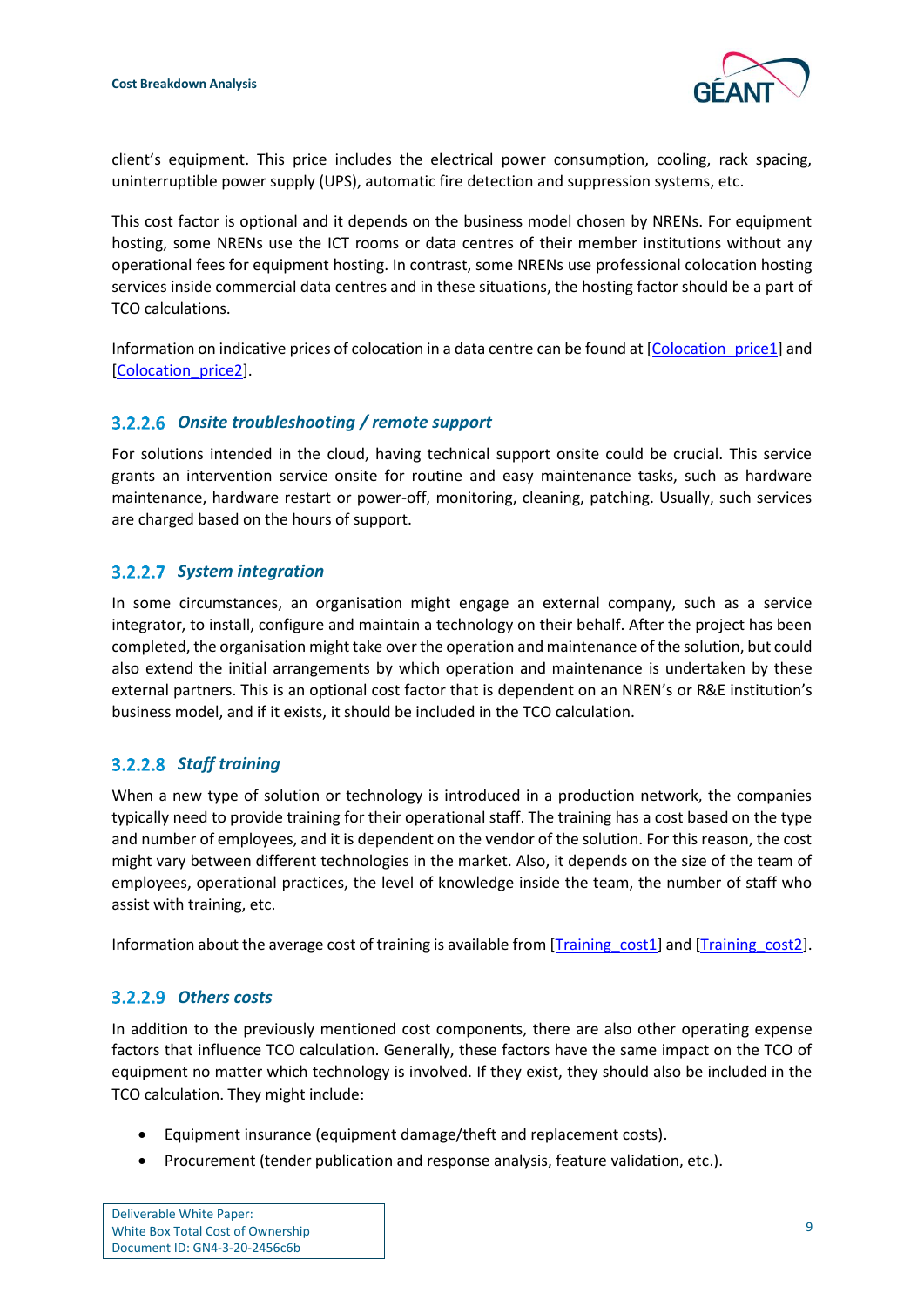

- Decommissioning (costs associated with the disposal of the old equipment):
	- Recycle fees for disposal of old electronics.
	- Environmental compliance reporting.
	- Disassembly and transport fees of equipment, etc.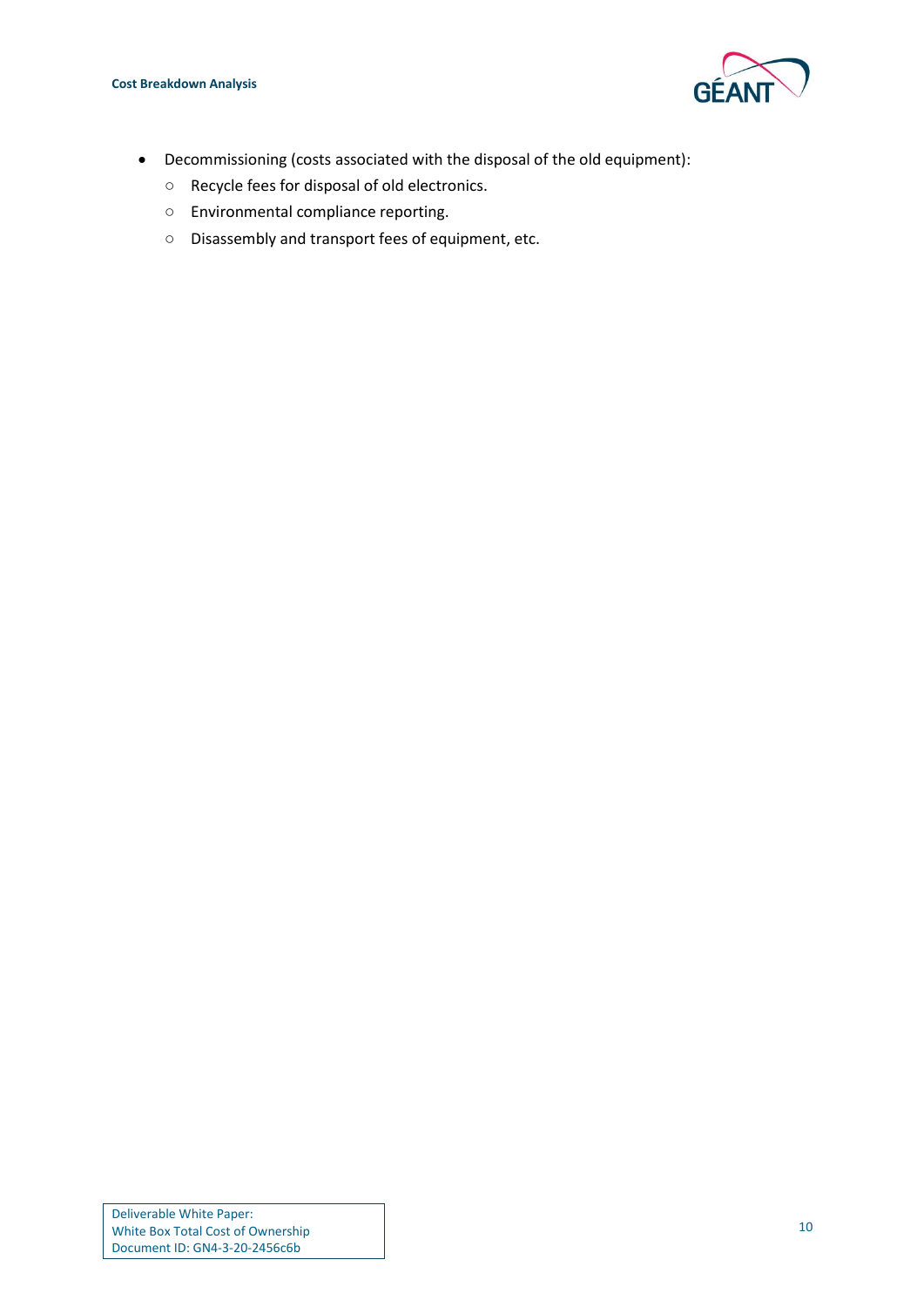

### <span id="page-12-0"></span>**<sup>4</sup> Conclusion**

Choosing a hardware or software solution always involves taking several dimensions and aspects into account. Technology, technical features, prior knowledge and experience, price range, existing solutions and systems are only some of them. For any of the solutions in scope, the Total Cost of Ownership is extremely important – primarily to business stakeholders, but it should also be recognised and considered by the technical teams. Also, TCO is not the only criterion for the hardware choice. Being locked in by a vendor is likely to be a drawback for flexibility. This document has proposed a method to calculate the TCO that will allow NRENs and R&E institutions to compare several solutions easily. It is only after looking at the TCO of a particular use case that the NRENs and R&E institutions can recognise clear benefits of the technology and decide whether to proceed with a production implementation.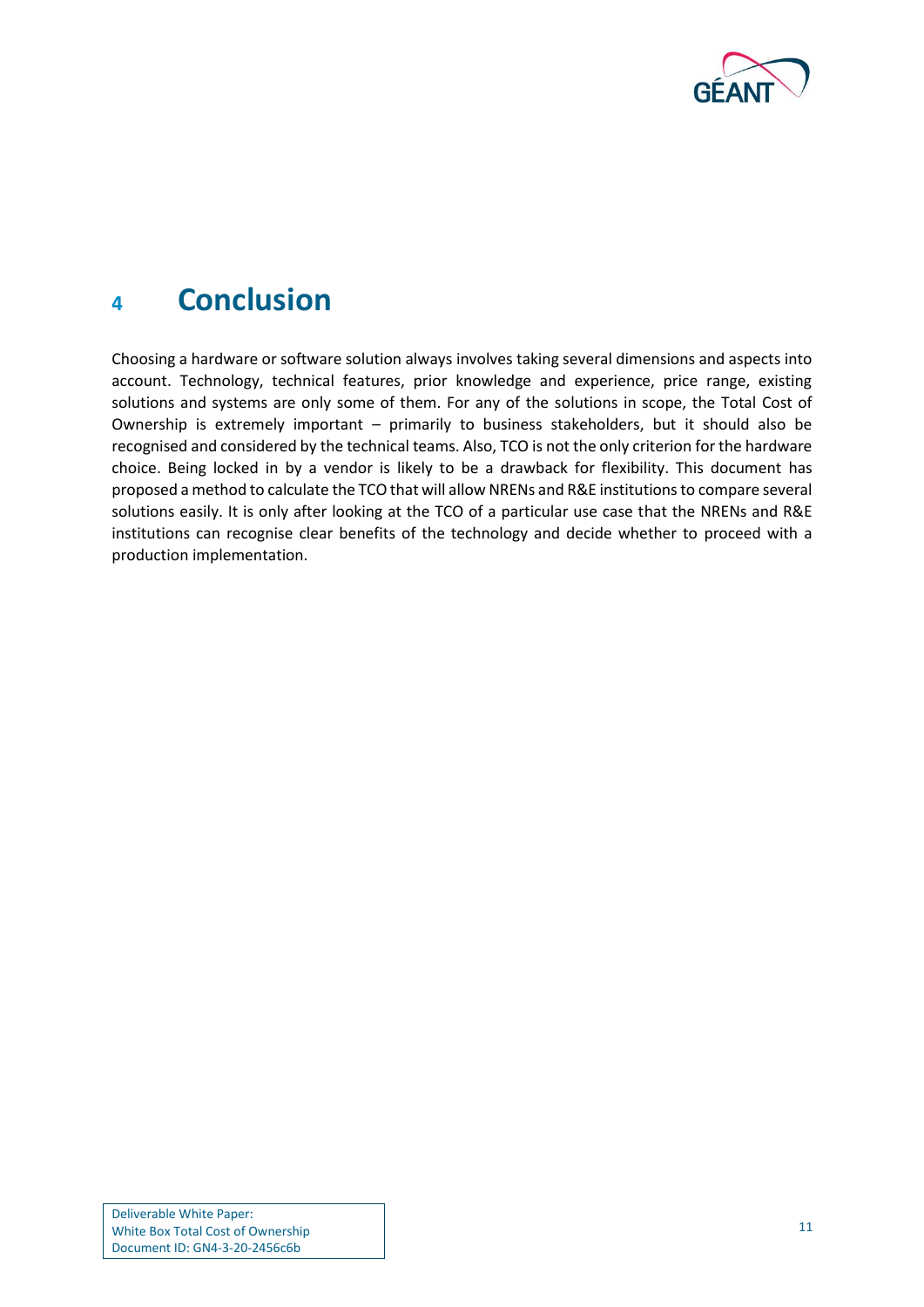

## <span id="page-13-0"></span>**Appendix A TCO Calculation Tables**

An Excel spreadsheet was built, taking into consideration all the costs mentioned in this document [\[TCO\\_Calculator\]](#page-16-1). An example of a comparison between a white box server and a well-known vendor device is presented in the tables below to calculate the TCO for a router CPE (results are anonymised).

| <b>Costs</b>                | <b>Variable</b>   |                     | <b>White box server</b><br>2 x 10 Gbps |                     | <b>Typical vendor CPE</b><br>$2 \times 10$ Gbps |  |
|-----------------------------|-------------------|---------------------|----------------------------------------|---------------------|-------------------------------------------------|--|
|                             |                   | <b>Value</b>        | <b>Total</b>                           | <b>Value</b>        | <b>Total</b>                                    |  |
| White box equipment         | Price per device  | 1,300.00€           |                                        | 3,000.00€           |                                                 |  |
| / hardware                  | Number of devices |                     | 1,300.00€                              | 1                   | 3,000.00 €                                      |  |
|                             | Price per device  | $0.00 \epsilon$     | $0.00 \text{ } \in$                    | 1,800.00€           | 1,800.00€                                       |  |
| <b>NOS (licence)</b>        | Number of devices | 1                   |                                        | 1                   |                                                 |  |
| <b>Optical transceivers</b> | Price per piece   | 18.00€              | 36.00€                                 | 18.00€              | 36.00€                                          |  |
| (SFPs)                      | Number of SFPs    | $\mathcal{P}$       |                                        | 2                   |                                                 |  |
| <b>Virtual environment</b>  | Price per device  | $0.00 \text{ } \in$ | $0.00 \text{ } \in$                    | $0.00 \text{ } \in$ |                                                 |  |
| licence (hypervisor)        | Number of devices | 1                   |                                        | 1                   | $0.00 \text{ } \in$                             |  |
| <b>Additional software</b>  | Price per device  | $0.00 \in$          | $0.00 \text{ } \in$                    | $0.00 \in$          |                                                 |  |
| licences                    | Number of devices | 1                   |                                        | 1                   | $0.00 \text{ } \in$                             |  |
| <b>Total CAPEX</b>          |                   |                     | 1,336.00€                              |                     | 4,836.00€                                       |  |

#### <span id="page-13-1"></span>Table A.1: Router CPE use case TCO comparison – CAPEX

| <b>Annual costs</b>                     | <b>Variable</b>                                |              |                  | <b>White box server</b><br>$2 \times 10$ Gbps |              | <b>Typical vendor CPE</b><br>$2 \times 10$ Gbps |                      |  |
|-----------------------------------------|------------------------------------------------|--------------|------------------|-----------------------------------------------|--------------|-------------------------------------------------|----------------------|--|
|                                         |                                                | <b>Value</b> | Cost per<br>year | Cost per<br>lifespan                          | <b>Value</b> | Cost per<br>year                                | Cost per<br>lifespan |  |
| <b>Electrical power</b>                 | <b>CPE</b><br>consumption<br>/ year in<br>kW/h | 3,800        | 820.42€          | 4,102.10€                                     | 3,800        | 820.42€                                         | 4,102.10€            |  |
| and cooling<br>$\mathbf{consumption}^1$ | Cost of kW/h                                   | 0.2159<br>€  |                  |                                               | 0.2159<br>€  |                                                 |                      |  |
|                                         | No. of years<br>to consider                    | 5            |                  |                                               | 5            |                                                 |                      |  |

Deliverable White Paper: White Box Total Cost of Ownership Document ID: GN4-3-20-2456c6b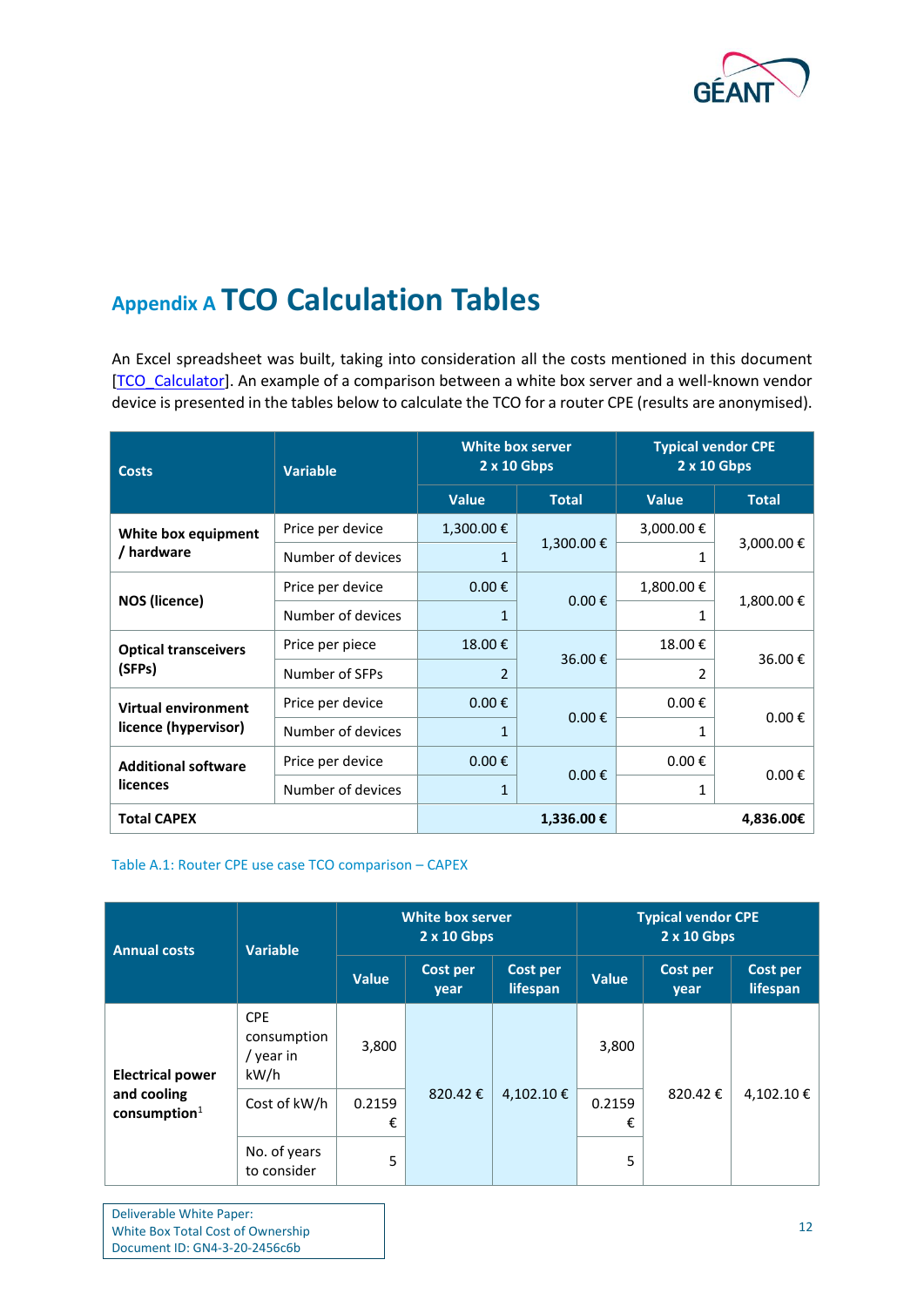

| <b>Annual costs</b>                                                                                  | <b>Variable</b>                                                  | <b>White box server</b><br>2 x 10 Gbps |                         |                             |              | <b>Typical vendor CPE</b><br>2 x 10 Gbps |                             |
|------------------------------------------------------------------------------------------------------|------------------------------------------------------------------|----------------------------------------|-------------------------|-----------------------------|--------------|------------------------------------------|-----------------------------|
|                                                                                                      |                                                                  | <b>Value</b>                           | <b>Cost per</b><br>year | <b>Cost per</b><br>lifespan | <b>Value</b> | <b>Cost per</b><br>year                  | <b>Cost per</b><br>lifespan |
|                                                                                                      | Hourly rate                                                      | 17.00€                                 |                         |                             | 17.00€       |                                          |                             |
| <b>Operations</b><br>activities (payroll,<br>personnel for<br>monitoring,<br>operations,<br>applying | Number of<br>machines<br>maintained<br>in prod. by 1<br>engineer | 50                                     | 707.20€                 | 3,536.00€                   | 50           | 707.20€                                  | 3,536.00€                   |
| updates $)^2$                                                                                        | No. of years<br>to consider                                      | 5                                      |                         |                             | 5            |                                          |                             |
|                                                                                                      | Monthly<br>price per<br>rack unit                                |                                        | $0.00 \text{ } \in$     | $0.00 \text{ } \in$         |              |                                          | $0.00 \text{ } \in$         |
| Hosting rack unit                                                                                    | Number of<br>rack units                                          |                                        |                         |                             |              | $0.00 \text{ } \in$                      |                             |
|                                                                                                      | No. of years<br>to consider                                      | 5                                      |                         |                             | 5            |                                          |                             |
| On site<br>troubleshooting /                                                                         | Monthly<br>price                                                 |                                        | $0.00 \text{ } \in$     | $0.00 \text{ } \in$         |              | $0.00 \text{ } \in$                      | $0.00 \text{ } \in$         |
| remote support                                                                                       | No. of years<br>to consider                                      | 5                                      |                         |                             | 5            |                                          |                             |
| <b>NOS maintenance</b>                                                                               | No. of years<br>to consider                                      | 4                                      | $0.00 \text{ } \in$     | $0.00 \text{ } \in$         | 4            | $0.00 \text{ } \in$                      | $0.00 \text{ } \in$         |
| <b>Hardware</b><br>maintenance                                                                       | No. of years<br>to consider                                      | 4                                      | $0.00 \text{ } \in$     | $0.00 \text{ } \in$         | 4            | $0.00 \text{ } \in$                      | $0.00 \text{ } \in$         |
| System<br>integration                                                                                | No. of years<br>to consider                                      | $\mathbf{1}$                           | $0.00 \text{ } \in$     | $0.00 \text{ } \in$         | $\mathbf{1}$ | $0.00 \text{ } \in$                      | $0.00 \text{ } \in$         |
|                                                                                                      | <b>Training cost</b><br>per engineer                             |                                        |                         |                             |              |                                          |                             |
| <b>Staff training</b>                                                                                | Number of<br>engineers                                           |                                        | n/a                     | $0.00 \text{ } \in$         |              |                                          | $0.00 \in$                  |
| <b>Others</b>                                                                                        | No. of years<br>to consider                                      | $\mathbf{1}$                           | $0.00 \text{ } \in$     | $0.00 \text{ } \in$         | $\mathbf{1}$ | $0.00\ \epsilon$                         | $0.00\,\epsilon$            |
| <b>Total OPEX</b>                                                                                    |                                                                  |                                        | 1,527.62€               | 7,638.10€                   |              | 1,527.62€                                | 7,638.10€                   |

Notes:

- 1. The consumption per year in kW/h (3,800 kWh annually) is based on [Power consumption] and [\[Price\\_consumption\]](#page-16-12).
- 2. The costs for "Operations activities" are based on the following assumptions and calculations: wage cost is estimated as 17€/hour; one engineer works 8 hours/day and 5 days per week, 52 weeks/year. "Operations activities" cost per year =  $((17*8*5)*52) / 50 = 707.20\epsilon$ /year.[Price\\_consumption](#page-16-12)

<span id="page-14-0"></span>Table A.2: Router CPE use case TCO comparison - OPEX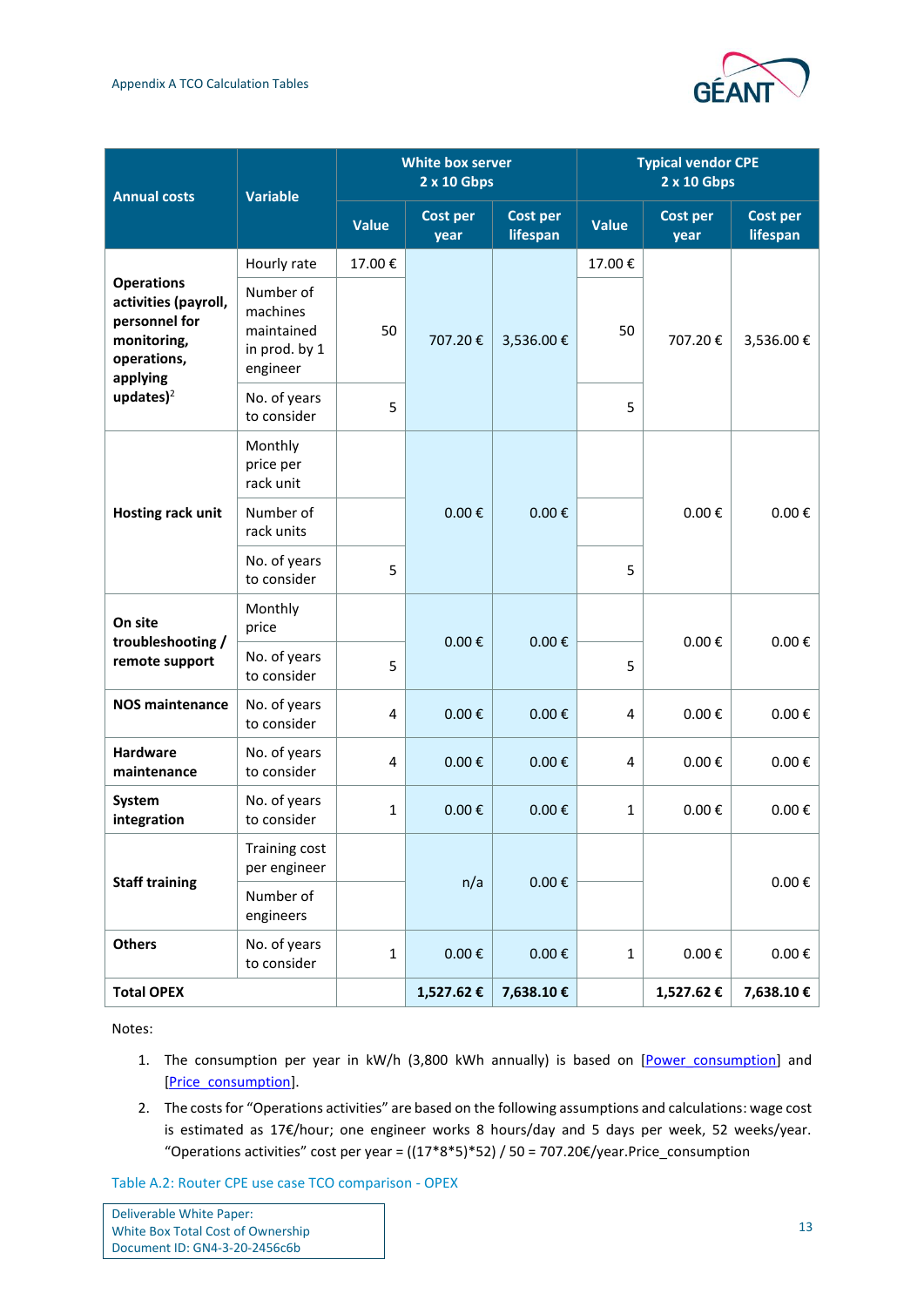

|                                | White box server<br>$2 \times 10$ Gbps | <b>Typical vendor CPE</b><br>$2 \times 10$ Gbps |
|--------------------------------|----------------------------------------|-------------------------------------------------|
| Hardware's lifespan (in years) |                                        |                                                 |
| TCO total                      | 8,974.10€                              | 12,474.10 €                                     |
| Total savings %                | 28                                     |                                                 |

<span id="page-15-0"></span>Table A.3: Router CPE use case – overall TCO comparison

According to the results obtained in this example, the TCO for a white box server represents a 28% saving compared with a typical vendor solution.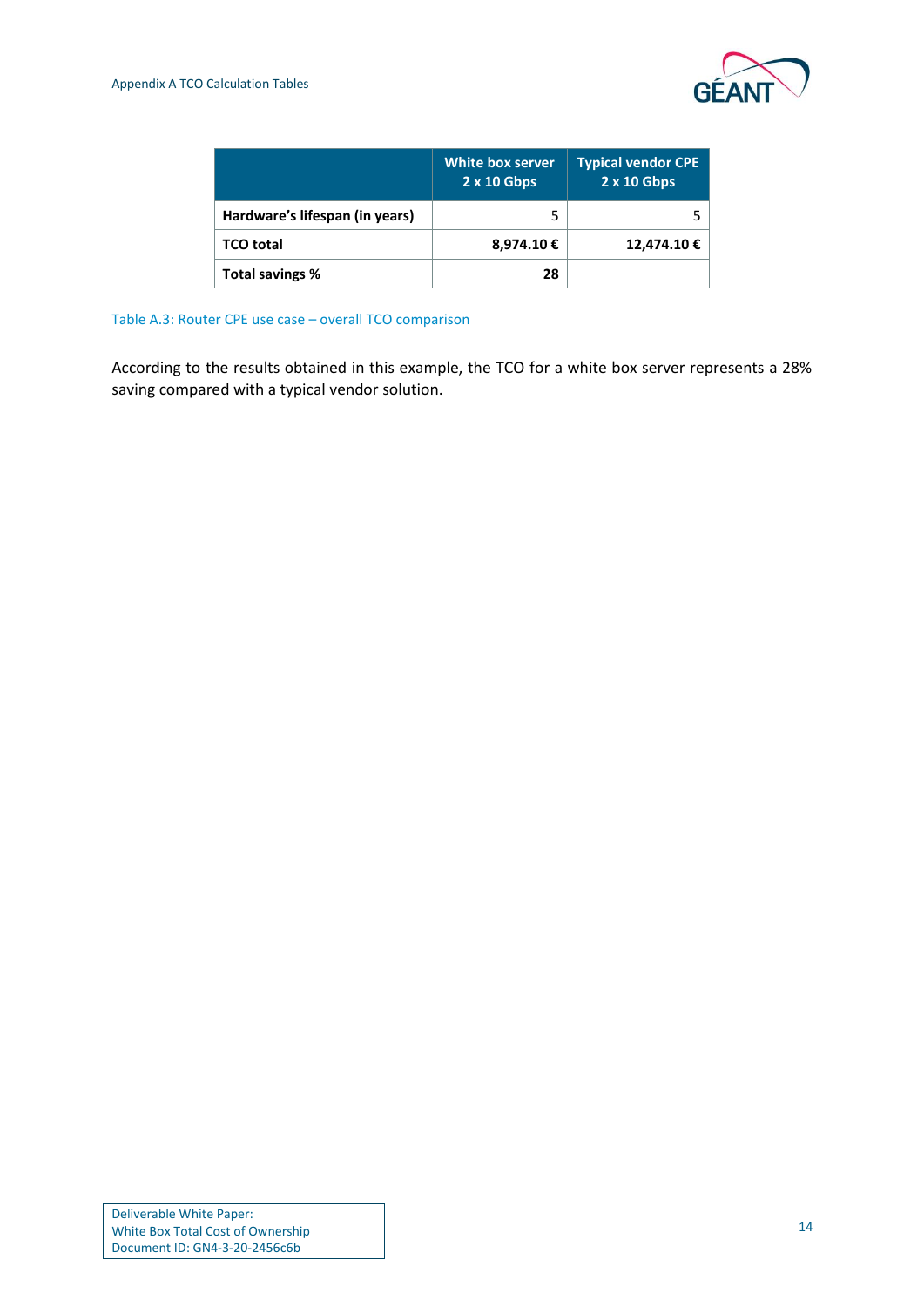

# <span id="page-16-0"></span>**References**

<span id="page-16-16"></span><span id="page-16-15"></span><span id="page-16-14"></span><span id="page-16-13"></span><span id="page-16-12"></span><span id="page-16-11"></span><span id="page-16-10"></span><span id="page-16-9"></span><span id="page-16-8"></span><span id="page-16-7"></span><span id="page-16-6"></span><span id="page-16-5"></span><span id="page-16-4"></span><span id="page-16-3"></span><span id="page-16-2"></span><span id="page-16-1"></span>

| [Cisco-Meraki_TCO]   | https://meraki.cisco.com/blog/2017/08/infographic-reducing-total-cost-of- |
|----------------------|---------------------------------------------------------------------------|
|                      | ownership                                                                 |
| [CLPCCD_TCO]         | http://www.clpccd.org/tech/documents/TCO Plan Information                 |
|                      | Technology BOT POST 022117.pdf                                            |
| [Colocation_price1]  | https://phoenixnap.com/blog/colocation-pricing-guide-to-costs             |
| [Colocation_price2]  | https://www.dscga.com/colocation-pricing-the-definitive-guide-on-what-    |
|                      | to-expect-2019-report/                                                    |
| [Cumulus_NOSLicence] | https://web.archive.org/web/20150305035228/http://                        |
|                      | go.cumulusnetworks.com:80/product/pricing                                 |
| [Cumulus_TCO1]       | https://cumulusnetworks.com/blog/the-facts-behind-the-myth/               |
| [Cumulus_TCO2]       | https://wiki.geant.org/display/gn43wp6/TCO?preview=/                      |
|                      | 133772039/133772040/Cumulus-Networks-TCO-Report.pdf                       |
| [Investopedia_CAPEX] | https://www.investopedia.com/terms/c/capitalexpenditure.asp               |
| [Investopedia_OPEX]  | https://www.investopedia.com/terms/o/operating expense.asp                |
| [OcNOS Licence]      | https://www.reddit.com/r/networking/comments/84d557/                      |
|                      | how much does whitebox operating systems costs/                           |
| [Power_consumption]  | https://www.vertatique.com/average-power-use-server                       |
| [Price_consumption]  | https://ec.europa.eu/eurostat/statistics-                                 |
|                      | explained/index.php/Electricity price statistics                          |
| [TCO Calculator]     | https://www.geant.org/Resources/Documents/TCO-Calculator.xlsx?web=1       |
| [Training_cost1]     | https://www.patriotsoftware.com/blog/payroll/cost-training-employees-     |
|                      | average/                                                                  |
| [Training_cost2]     | https://www.bizlibrary.com/blog/training-programs/cost-of-training-       |
|                      | employees/                                                                |
| [VMware TCO]         | https://www.vmware.com/content/dam/digitalmarketing/                      |
|                      | vmware/en/pdf/whitepaper/vmware-tco-comparison-calculator-                |
|                      | methodology-whitepaper.pdf                                                |
|                      |                                                                           |